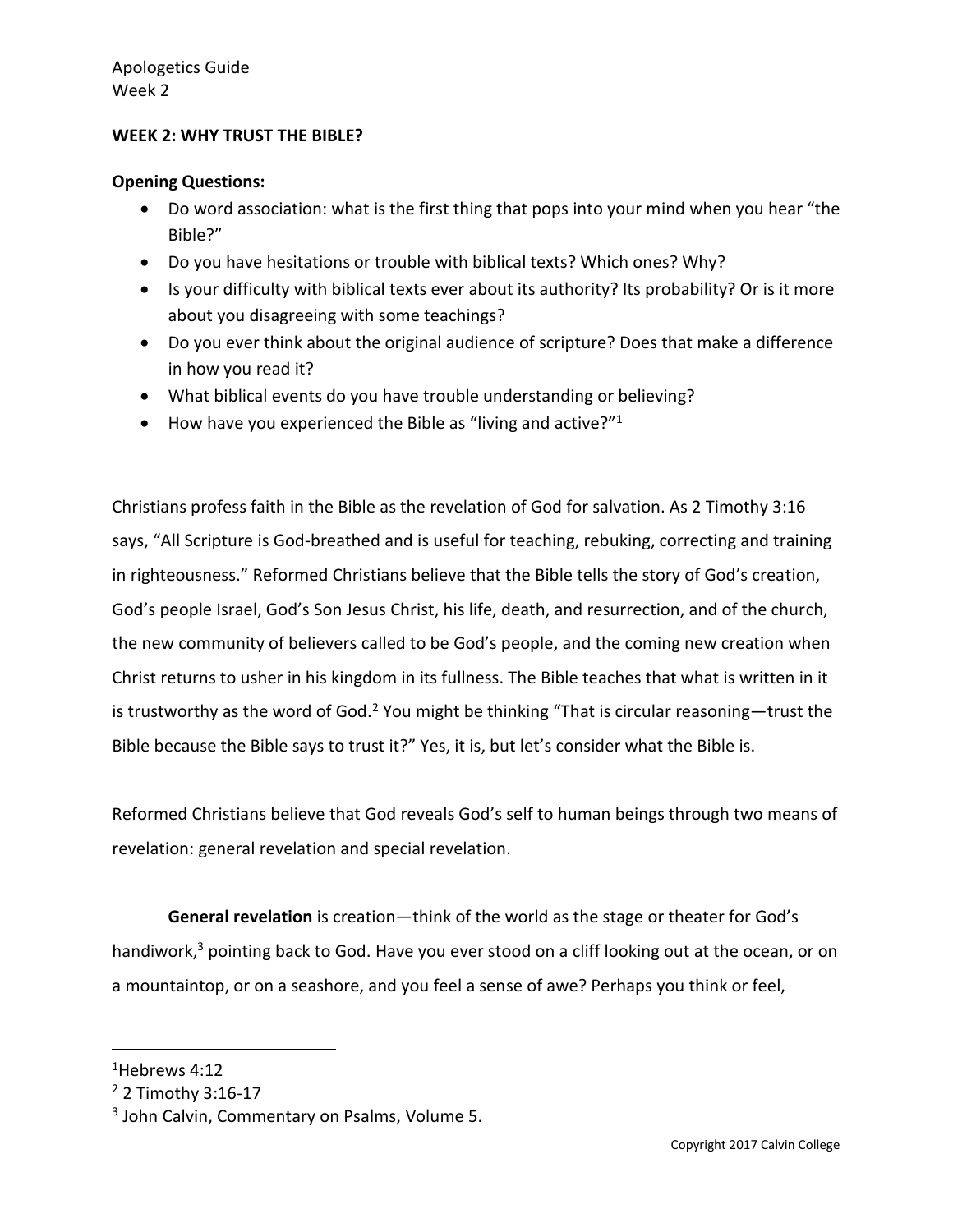# Apologetics Guide Week 2

"Thank you," or "Somebody made all this." Creation is pointing you somewhere, to someone a creative being with agency. That is what John Calvin and other theologians would say is general revelation pointing us to God.

That is an instance of the psalmist's words, "The heavens declare the glory of God,"<sup>4</sup> being experienced. That's what the apostle Paul meant when he wrote in Romans 1 "For since the creation of the world God's invisible qualities, his eternal power and divine nature, have been clearly seen, being understood from his workmanship, so that people are without excuse."<sup>5</sup> We can know something of God *through* creation because creation breathes God and creation is God's. We read in Revelation of how the earth protects the woman (representing the Church) when the dragon (Satan) pursues her—"the earth helped the woman by opening its mouth and swallowing the river that the dragon had spewed out of his mouth."<sup>6</sup> The earth and creation, are not neutral; they are God's, and they are on God's side.

Through **special revelation**, God reveals God's self in the Bible through the person of Jesus Christ, and the Bible tells us about Jesus.<sup>7</sup> So, the Bible tells us about salvation through Jesus Christ. We cannot come to knowledge of Jesus Christ by being out in creation; that's why we need the Bible.

Christian belief is that God the Holy Spirit inspired the human writers of the Old and New Testaments to write and record what they did. Christians do not believe that the Spirit took over control or possession of the biblical writers' minds or bodies as they wrote; but instead, through their human qualities, with their experiences and personalities and use of language, the Spirit *inspired* the recordings of what came to be gathered together as the Bible. So, the Bible is holy because it is inspired by God, but it is also human because human authors in their humanness wrote what was inspired by God—the Bible is "both human and divine in nature."<sup>8</sup>

<sup>4</sup> Psalm 19:1

<sup>5</sup> Romans 1:20

<sup>6</sup> Revelation 12:13-16, esp. verse 16

<sup>7</sup> James E. Taylor, *Christian Apologetics: Cultivating Christian Commitment*, 275. Also, the gospels are the accounts of Jesus' ministry, death, and resurrection.

<sup>8</sup> Taylor, *Handbook*, 275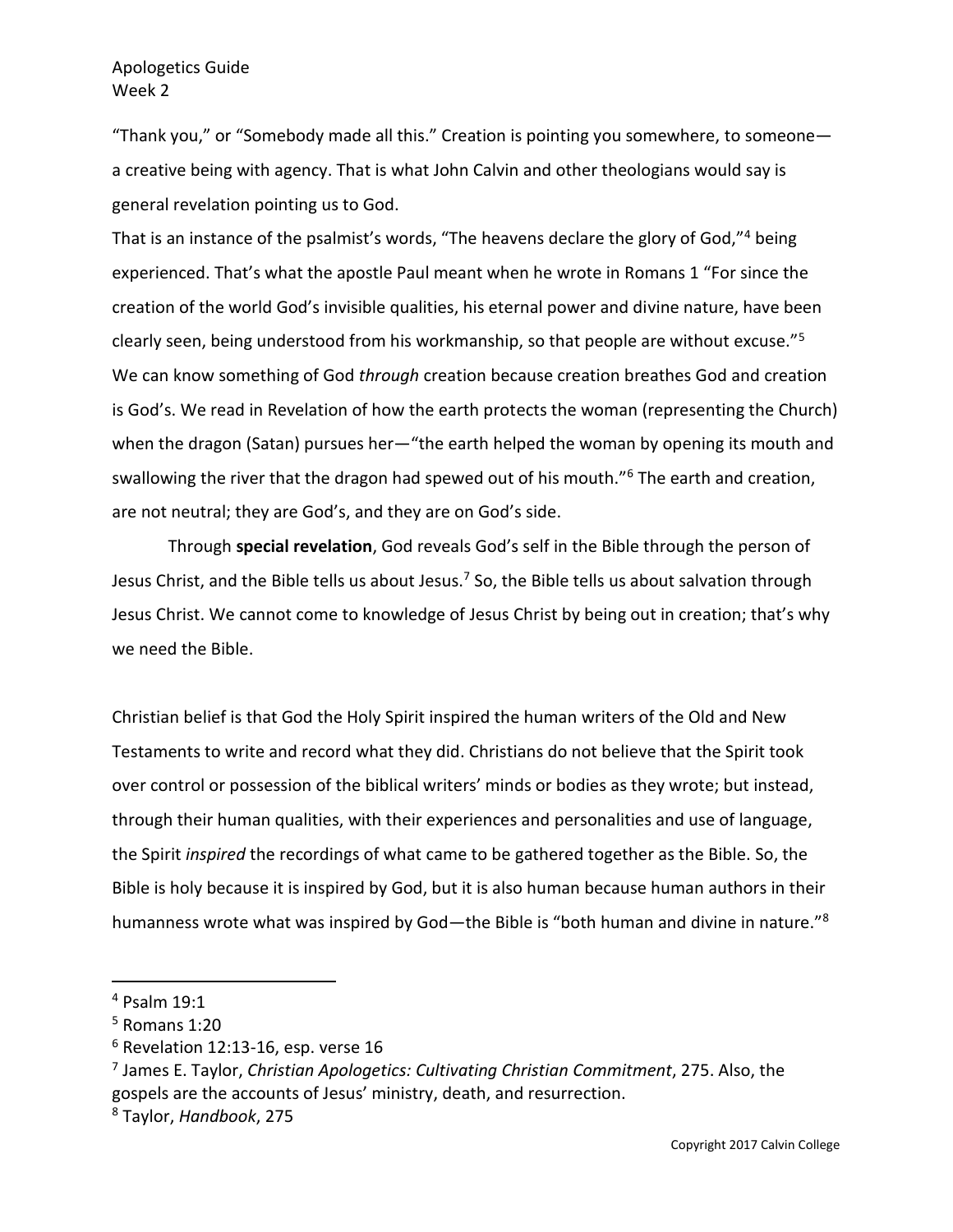In reading and interpreting Scripture, there are extremes: two of those are a Fundamentalist view and a Skeptical or Modernist view.

A **fundamentalist view** interprets the Bible literally, always, even when the genre and context require not doing so (e.g. a literal beast whose number is 666 in the book of Revelation<sup>9</sup>).

A **skeptical view** interprets the Bible, especially the miraculous or supernatural, always nonliterally, <sup>10</sup> even when the genre and context require doing so (e.g. taking Jesus' miracles to be non-literal, not-actual).

If we approach passages and books of the Bible on their own terms—interpreting them according to their own genre, literary and theological tradition, history, and cultural context in light of the canon of scripture<sup>11</sup>—then we can come away with understanding of what that text or book is communicating. However, if we impose our interpretive scheme of Scriptural texts (e.g. fundamentalist or modernist views), and read them in ways they weren't written to be read, then we run into all kinds of interpretive difficulties and inconsistencies. With the Bible, do what you would do with another text—ask: what genre is this? How does it relate to the other books in the Old/New Testaments? What do we know about the author? What is the context it is set in? Who is the audience? Approximately when was it written? What are the themes?<sup>12</sup> Then with these things in mind, read.

In response to skeptical views of the books of the Bible's reliability, consider:

If the biblical narratives did not contain accounts of miraculous events or have reference to God, angels, etc., biblical history would probably be regarded as much more firmly established than most of the history of, say, classical Greece and Rome. But because the biblical accounts do

<sup>&</sup>lt;sup>9</sup> Revelation 13

<sup>10</sup> Taylor, Handbook, 205

<sup>&</sup>lt;sup>11</sup> All 66 books of the Old and New Testaments as the revelation of God.

 $12$  Study Bibles have good introductions and footnotes that answer these contextual questions.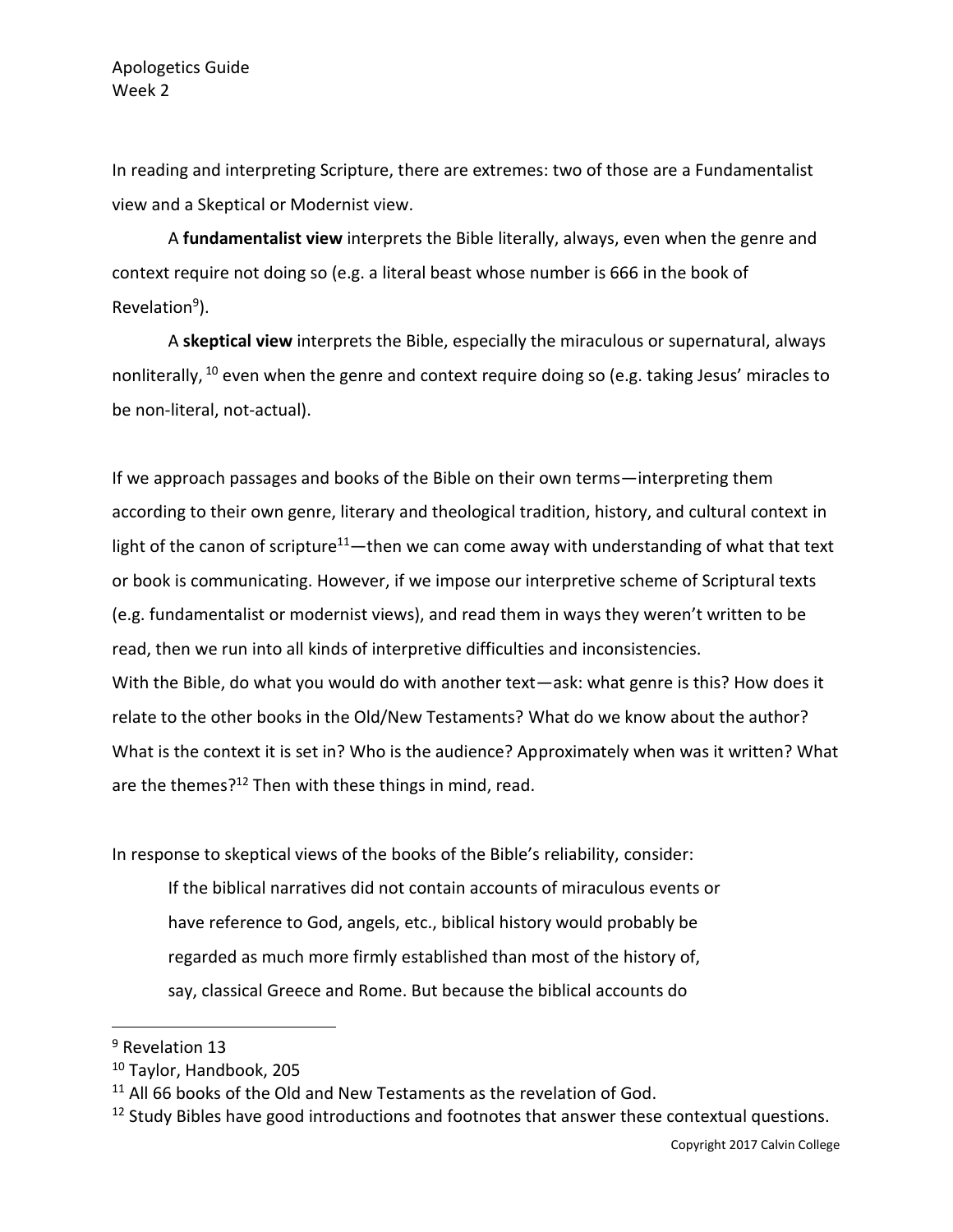Apologetics Guide Week 2

> mention miracles and do involve reference to God, angels and demons, etc., considerations other than purely historical ones come into the picture.<sup>13</sup>

You can find the texts in the Bible to be historically reliable (not meaning it is all historical) and credible, but you may still not take it as the Word of God. If you are having trouble *trusting* that it is the word of God, and would like to come to trust that, you can simply pray, "Holy Spirit, I'm having trouble believing. Will you help me?"<sup>14</sup>

## **Concluding Questions:**

- How does this impact the way you approach the Bible?
- What is sitting well with you? What isn't?

<sup>13</sup> Peter Kreeft & Ronald K. Tacelli, *Handbook of Christian Apologetics*, 205 (quoting Peter Purtill, *Thinking about Religions).* Also refer to Timothy Keller's *Reason for God,* chapter 7.

For more reading on historicity of biblical texts, refer to: *How to Read the Bible for All Its Worth*  by Gorden D. Fee and Douglas K. Stuart and *How to Read the bible Book by Book: A Guided Tour* by Gordon D. Fee, Douglas Stuart.

<sup>14</sup> Mark 9:23-25